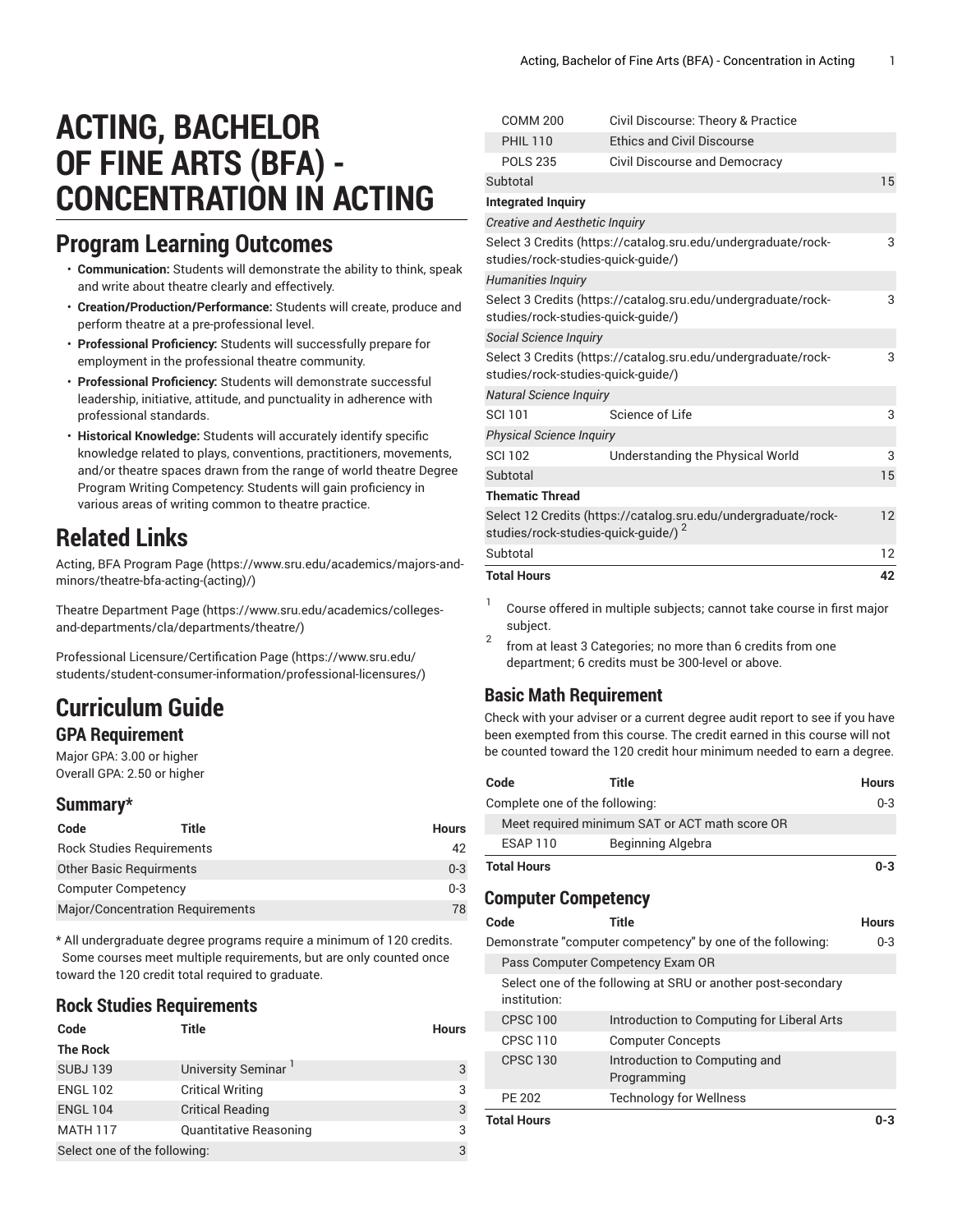#### **Writing Competency Requirements**

| Requirement                | Course | Grade      |
|----------------------------|--------|------------|
| Scholarly Paper in MLA     |        | ASPM       |
| format                     |        |            |
| <b>Professional Resume</b> |        | <b>APR</b> |
| <b>Professional Cover</b>  |        | APCL       |
| Letter                     |        |            |

#### **Major/Concentration Requirements**

- 39 major credits must be taken at SRU or PASSHE
- 39 major credits must be taken at the 300 level or above

| Code                                   | <b>Title</b>                                              | <b>Hours</b> |
|----------------------------------------|-----------------------------------------------------------|--------------|
| <b>Core Requirements</b>               |                                                           |              |
| <b>DANC 125</b>                        | <b>Experiencing Dance: Techniques and Styles</b>          | 3            |
| <b>THEA 131</b>                        | <b>Fundamentals of Acting</b>                             | 3            |
| <b>THEA 132</b>                        | Stagecraft                                                | 3            |
| <b>THEA 142</b>                        | Wellness for the Actor                                    | 3            |
| <b>THEA 222</b>                        | Acting II                                                 | 3            |
| <b>THEA 281</b>                        | Survey of Dramatic Literature I                           | 3            |
| <b>THEA 283</b>                        | Survey of Dramatic Literature II                          | 3            |
| <b>THEA 303</b>                        | Acting III                                                | 3            |
| <b>THEA 324</b>                        | Stage Makeup                                              | 3            |
| <b>THEA 337</b>                        | Directing                                                 | 3            |
| <b>THEA 351</b>                        | Movement for the Actor                                    | 3            |
| <b>THEA 353</b>                        | Voice for the Actor                                       | 3            |
| THEA 425                               | <b>Professional Theatre Practice</b>                      | 3            |
| <b>THEA 442</b>                        | Senior Showcase                                           | 3            |
| Subtotal                               |                                                           | 42           |
| <b>Acting Concentration Core</b>       |                                                           |              |
| <b>THEA 322</b>                        | Acting Technique Repeat 3 times.                          | 9            |
| <b>THEA 328</b>                        | Acting Shakespeare                                        | 3            |
| <b>THEA 342</b>                        | <b>IPA/Dialects</b>                                       | 3            |
| <b>THEA 344</b>                        | Auditioning                                               | 3            |
| <b>THEA 355</b>                        | Projects in Theatre                                       | $\mathbf{2}$ |
| <b>THEA 394</b>                        | Theories of Acting and Directing                          | 3            |
| Subtotal                               |                                                           | 23           |
| <b>Electives</b>                       |                                                           |              |
|                                        | At least one elective course must be at the 300/400 level |              |
| <b>Health and Fitness Elective</b>     |                                                           |              |
| Select one course from the following:  |                                                           | 3            |
| <b>ERS 230</b>                         | <b>Stress Management</b>                                  |              |
| <b>HLTH 101</b>                        | <b>Personal Health</b>                                    |              |
| <b>HLTH 314</b>                        | <b>Nutrition and Health</b>                               |              |
| <b>PE 342</b>                          | Wellness through Movement                                 |              |
| <b>Career Enhancement Electives</b>    |                                                           |              |
| Select two courses from the following: |                                                           | 6            |
| <b>THEA 159</b>                        | Introduction to Theatre Arts Management                   |              |
| <b>THEA 235</b>                        | Costume Technology                                        |              |
| <b>THEA 269</b>                        | Playwriting                                               |              |
| <b>THEA 332</b>                        | <b>Advanced Stagecraft</b>                                |              |
| <b>THEA 345</b>                        | <b>Stage Management and Safety</b>                        |              |
| <b>THEA 359</b>                        | Studies in Audience Development                           |              |

| <b>Total Hours</b>                      |                                         | 78 |
|-----------------------------------------|-----------------------------------------|----|
| Subtotal                                |                                         | 13 |
| <b>THEA 498</b>                         | <b>Selected Topics</b>                  |    |
| <b>THEA 490</b>                         | Independent Study                       |    |
| <b>THEA 450</b>                         | Internship                              |    |
| <b>THEA 355</b>                         | Projects in Theatre                     |    |
| <b>THEA 340</b>                         | <b>International Theatre Experience</b> |    |
| <b>THEA 339</b>                         | New Play Development                    |    |
| <b>THEA 329</b>                         | Shakespeare Tour                        |    |
| <b>THEA 322</b>                         | <b>Acting Technique</b>                 |    |
| <b>THEA 246</b>                         | <b>Private Musical Theatre Voice</b>    |    |
| <b>THEA 244</b>                         | Acting for Song I                       |    |
| <b>THEA 151</b>                         | <b>Rehearsal and Production</b>         |    |
| <b>THEA 145</b>                         | <b>Musicianship for Musical Theatre</b> |    |
| <b>DANC XXX</b>                         | Dance course <sup>1</sup>               |    |
| Select four credits from the following: |                                         | 4  |
| <b>Advanced Acting Electives</b>        |                                         |    |
| <b>THEA 498</b>                         | Selected Topics (Scene Painting)        |    |

1 Choose from DANC 220-DANC 222, DANC 224, DANC 298, DANC 305, DANC 320-DANC 322, DANC 420-DANC 422, DANC 424, DANC 426, DANC 428.

Some courses may require pre-requisites. Please see course descriptions to determine if there are any pre-requisites for that specific course.

### **Co-curricular and Experiential Learning**

Students are encouraged to explore additional curricular and co-curricular opportunities. There is a strong correlation between long-term student success and participation in the following types of programs and activities:

- 1. International study programs International study programs (including Edinburgh, Scotland, Fringe Festival Trip)
- 2. SRU Theatre Department Productions
- 3. Theatre internships and summer theatre employment
- 4. High-Impact Practice (HIP) designated classes
- 5. Student-faculty research
- 6. Student leadership development
- 7. Department field trips
- 8. Theatre Department Student Staff
- 9. Student Lab Productions in Sheehy Theatre
- 10. Guest Artist lectures, workshops, and productions

THEATRE - BFA (5390) Concentration in Acting (THPE) This program is effective as of Fall 2020. Revised 08.04.20 UCC 03.03.20

#### **Important Curriculum Guide Notes**

This Curriculum Guide is provided to help SRU students and prospective students better understand their intended major curriculum. Enrolled SRU students should note that the My Rock Audit may place alreadyearned and/or in progress courses in different, yet valid, curriculum categories. Enrolled SRU students should use the My Rock Audit Report and materials and information provided by their faculty advisers to